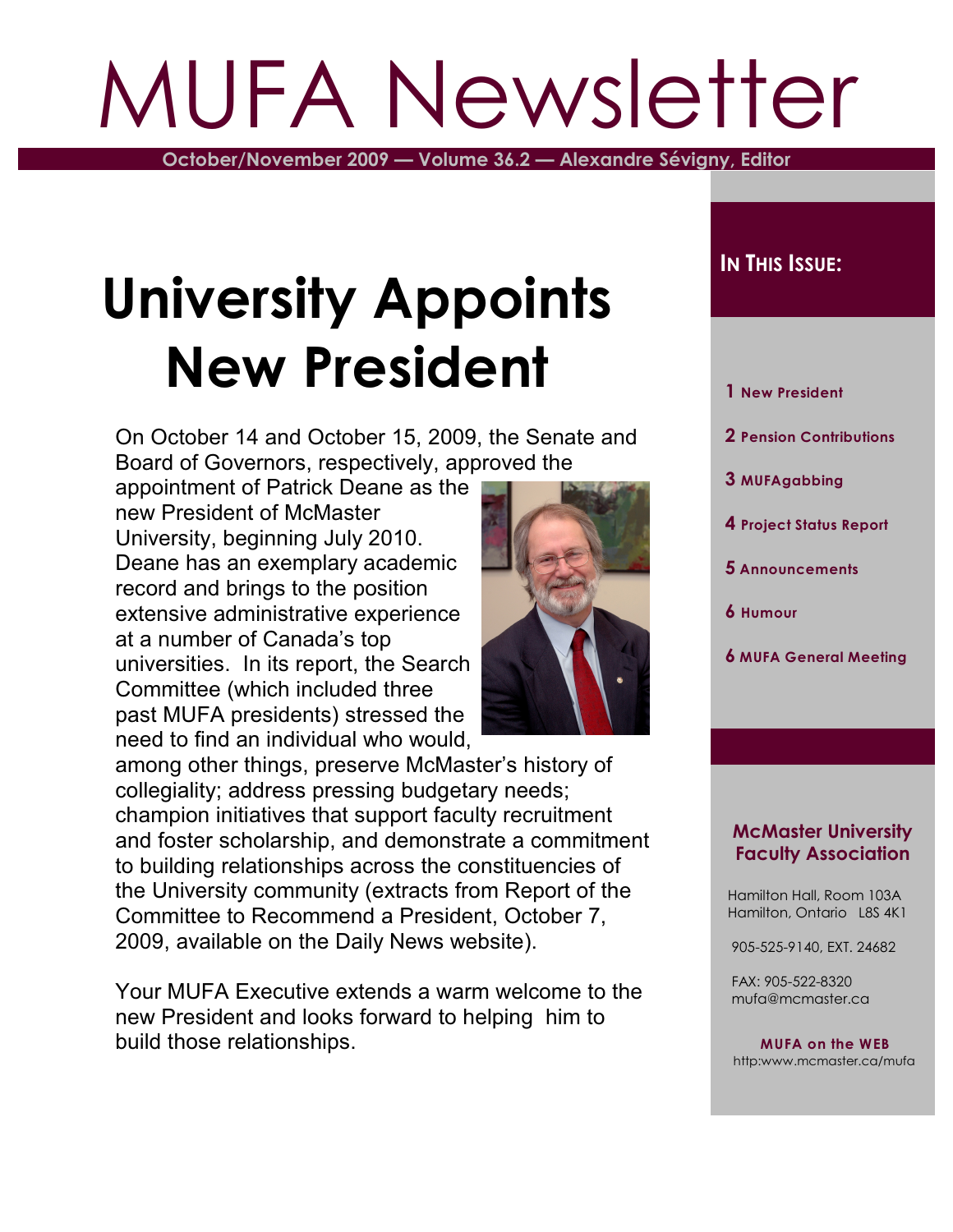## **Administration Requests Increased Pension Contributions**

*The three-year term of the agreement facilitates planning by the University but also ensures a degree of income predictability for faculty and librarians during what may be a period of economic uncertainty.* **[Joint Committee Agreement, March 14, 2008](http://www.mcmaster.ca/mufa/JCAgree2008Mar14.pdf)**

President Peter George has written to the Association asking that members agree to increased pension contributions similar to those imposed earlier on The Management Group (TMG) and to those negotiated with CAW staff in late September. The letter from President George is posted on the Association's web site at *[this](http://www.mcmaster.ca/mufa/PensionContributPJG.pdf) link*. The request comes in the middle of a three-year contract and would require approval by a vote of the membership in order to be implemented. The President states that "Such a move will strengthen the position of the pension plan and align MUFA pension payments with those of the largest salaried staff groups on our campus. It will also facilitate discussions with the Minister of Finance … and will help the university's operating budget by providing a measure of increased fiscal flexibility...."

MUFA members presently contribute 5% for earnings up to YMPE (Year's Maximum Pensionable Earnings) and 6.5% above YMPE. (This year's YMPE is \$46,430. Pension contributions only apply to salary below the Income Tax Act max which is presently \$136,112. Both figures are adjusted annually.) The request is to increase the rate to 5.5% up to YMPE and 7.25% above YMPE for calendar 2010, and then to further increase contributions to 6% up to YMPE and 8% above YMPE beginning on January 1, 2011. Any further changes to pension contributions would be the subject of negotiations for the next contract that would come into force on July 1, 2011. The cost of these increases to a member earning \$110,000 in 2009/10 (assuming a merit pay increase of one CP/M par unit for 2010/11) would total \$1,484 for the 18 month period. The costs for higher or lower salaries are roughly proportional. (See the President's letter for more examples.) Pension contributions are made in before-tax dollars, so the net effect on take-home pay is reduced by your marginal tax rate. The total value to the University of

these extra payments over the 18-month period leading up to our next contract would be about \$1.4M.

W e have argued before in this *Newsletter* that it is right for our members to shoulder a fair share of the burden imposed by the financial crisis. Most of us have relatively secure positions, and we will be receiving pay increases, starting in July 2010, which are based on the situation before the start of the financial meltdown. The goodwill implied by considering the President's request would not be directed toward the President or the Administration but to our fellow McMaster employees.

Right now it appears that the impact of the financial crisis on the University will be less than was feared. Markets are recovering; the Canadian economy has demonstrated a satisfying level of strength; and higher education remains a priority of the Ontario government. On the other hand, the size of the request for increased pension contributions is also relatively modest compared to measures that were being contemplated only a few months ago. Furthermore, the financial disruption has still not run its course, and, even before the crisis, the University was sitting on a worrisome pension deficit which remains to be addressed.

The MUFA Executive has been discussing this request and soliciting input from the membership. One thing which is clear is that members place a high value on having a defined benefit pension plan and are concerned about maintaining its financial health. In this regard "… [the] Administration's desire to close the defined benefit pension plan for new members of MUFA …" is unwelcome. The letter from the President notes that "… this issue will be a significant aspect of negotiations next year for the MUFA contract that will commence in July of 2011."

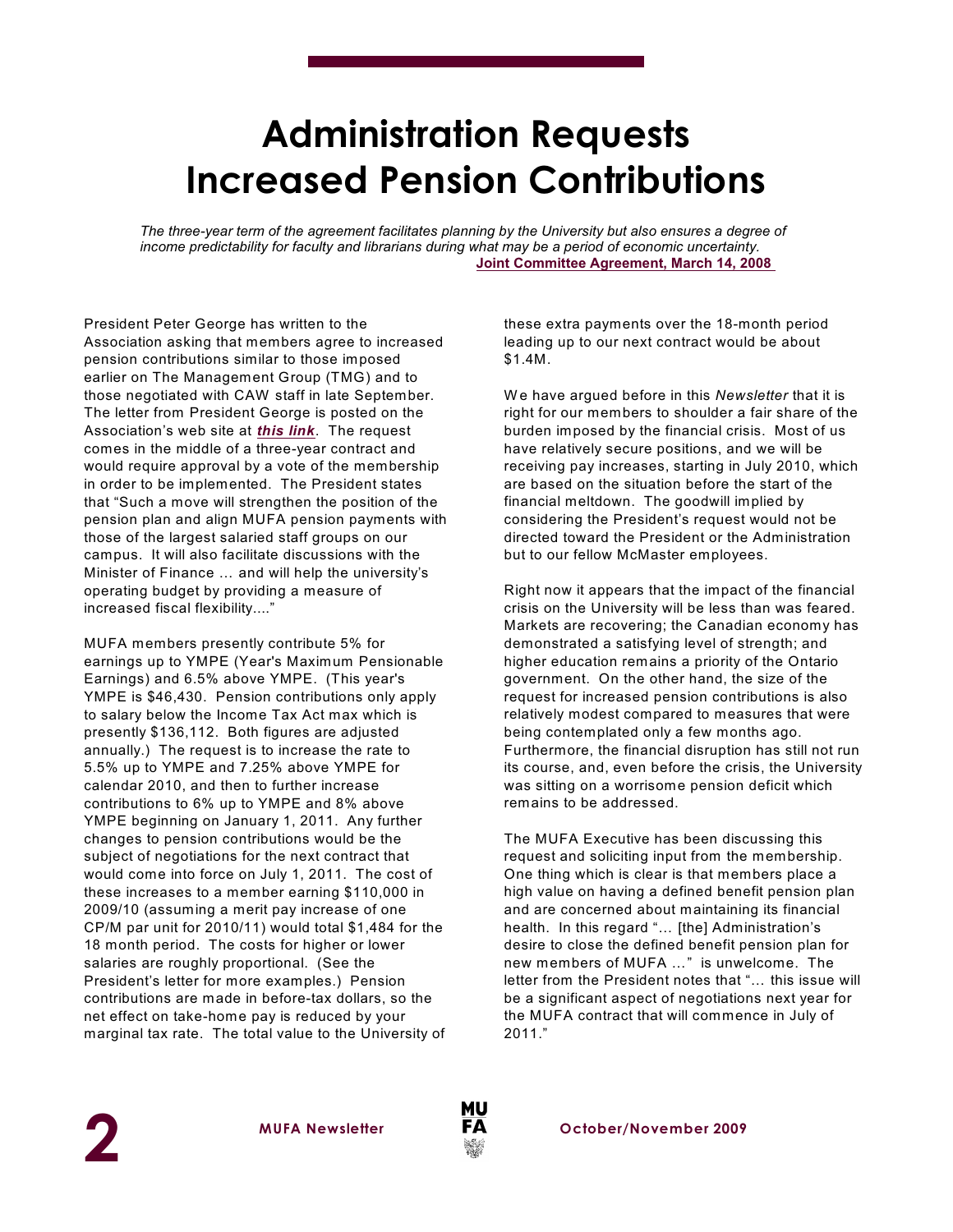There are also concerns about providing "increased fiscal flexibility" to an Administration whose priorities include the Burlington Project, a swimming pool for the Pan Am Games and a new satellite campus for McMaster in China. Members would prefer to know that any extra contributions would be incremental to what is already budgeted for the pension. It is a widely held view that the President's proposal is onesided and that any actual agreement should incorporate conditions and terms proposed by MUFA.

Another concern relates to the precedent of changing the contract with the University in midcourse. Several members have suggested that, if the contract with MUFA is to be reopened, then other contracts, particularly the President's, should also be put on the table. They feel (and I share this feeling) that the 14 post-retirement payments to the President of \$99,999 per year for Administrative leaves not taken should be reconsidered.

What comes next? We will continue to solicit input from our members and to discuss the request with the Administration. If and when the Executive feels that a proposal, based on these discussions and on input from members, is ready for consideration by the membership, then it will be put forward for a vote.

*John Berlinsky*

## **MUFAgabbing**

A vote was conducted in October on whether or not to split g-mufagab into two lists, one for McMaster issues and the second for "other" matters. 206 votes were returned:

#### YES - 185 NO - 16 NEITHER - 5

As a result, two lists have been created to replace gmufagab.

> **[mufagabmac-l@mcmaster.ca](mailto:mufagabmac-l@mcmaster.ca)** for McMaster issues

**[mufagabother-l@mcmaster.ca](mailto:mufagabother-l@mcmaster.ca)** for all other topics

Everyone who was currently on the g-mufagab list, was automatically subscribed to the two new lists. However, if you would prefer to unsubscribe to one or both of the new lists, please contact the MUFA

Office (**[mufa@mcmaster.ca](mailto:mufa@mcmaster.ca)**) and make your preference known.

For those who were not sub-scribed to g-mufagab, but would like to be subscribed to one or both of the new lists, please send an e-mail to the MUFA Office (**[mufa@mcmaster.ca\)](mailto:mufa@mcmaster.ca).)**

The g-mufagab list has been shut down so we urge you to use one or other of the new lists, as appropriate, to discuss issues of interest.

In his message to members, MUFA President, John Berlinsky, said, "It is to be hoped that discussion will be civil and respectful on both lists. However mufagabmac-l has been singled out as an important channel for public discussion of MUFA-related issues at a pivotal

time in the University's history. We would like to grow this list to include a much larger number of faculty and librarians. Please use both these lists wisely and with consideration for other subscribers."



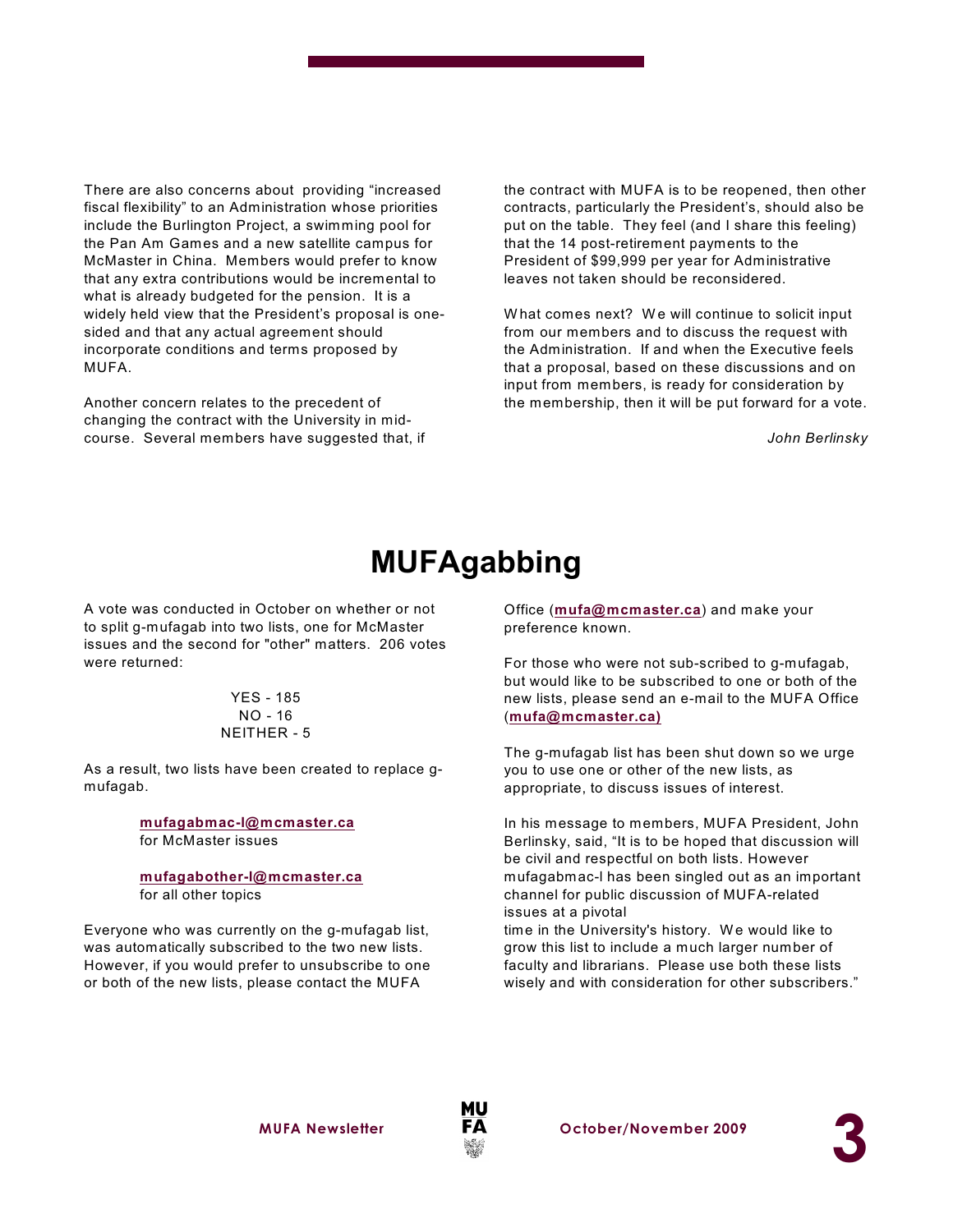## **Project Status Report**

**(as of November 18, 2009)**

| <b>Project Name</b>                                                                                                               | <b>Estimated</b><br><b>Completion</b><br><b>Date</b> | <b>Approved or</b><br><b>Anticipated</b><br><b>Budget</b>                                | <b>Status</b>                                                                                                                                                                                                                                                                                                                                                                                                                                                     |
|-----------------------------------------------------------------------------------------------------------------------------------|------------------------------------------------------|------------------------------------------------------------------------------------------|-------------------------------------------------------------------------------------------------------------------------------------------------------------------------------------------------------------------------------------------------------------------------------------------------------------------------------------------------------------------------------------------------------------------------------------------------------------------|
| <b>Project &amp; Budget</b><br><b>Approved</b>                                                                                    |                                                      |                                                                                          |                                                                                                                                                                                                                                                                                                                                                                                                                                                                   |
|                                                                                                                                   |                                                      | \$48,000,000<br>\$38,000,000<br>(pre BTech Prog)<br>\$8,600,000<br>(orig project scope - | Building is substantially complete. Minor deficiency work                                                                                                                                                                                                                                                                                                                                                                                                         |
| <b>Engineering Technology Building</b>                                                                                            | Summer 2009                                          | Dec 2005)                                                                                | remaining. Landscaping complete.                                                                                                                                                                                                                                                                                                                                                                                                                                  |
| <b>McMaster Front Entrance</b><br>Improvements - Phase 2                                                                          | Pending                                              | \$4,900,000                                                                              | Preliminary design work complete. First stage of<br>landscaping to be implemented following the completion of<br>the Engineering building.                                                                                                                                                                                                                                                                                                                        |
| MUMC Biosafety Lab 3 (FHS)                                                                                                        | Pending                                              | \$2,500,000                                                                              | Working drawings are 90% complete.                                                                                                                                                                                                                                                                                                                                                                                                                                |
| MUMC Farncombe Family Digestive<br><b>Health Research Institute</b>                                                               | Summer 2009                                          | \$3,675,000                                                                              | Temporary hoarding has been set up. Shop drawing work<br>continuing. Contract for various trades are being organized.<br>Tendering approximately 95% complete.                                                                                                                                                                                                                                                                                                    |
| <b>MUMC Surgical Skills Facility</b>                                                                                              | Summer 2009                                          | \$3,150,000                                                                              | Project complete. Minor deficiency work remains.                                                                                                                                                                                                                                                                                                                                                                                                                  |
| Ron Joyce Centre (Formerly<br><b>Burlington Campus Centre for</b><br><b>Advanced Management Studies</b><br>[CAMS])                | <b>Fall 2010</b>                                     | \$26,824,000                                                                             | Site plan approval received. Structural steel is being erected<br>and is 90% complete. Exterior glazing to commence end of<br>November.                                                                                                                                                                                                                                                                                                                           |
| IWC Centre for Spinal Cord Injury<br>Education, Research & Rehab and<br>Centre for Cancer Education,<br>Research & Rehabilitation | March 2011                                           | \$20,000,000                                                                             | Approved funding through the Knowledge Infrastructure<br>Program (May 2009). Renewal work on existing roof of IWC<br>has commenced and emergency power improvements<br>nearing completion. Design development stage of addition<br>completed. Site Plan submitted to City of Hamilton. The<br>floor plan has been signed off and the consultants have<br>moved onto working drawing stage. Review of mechanical<br>and electrical infrastructure in IWC underway. |
| <b>Nuclear Reactor/NRB Renovations</b>                                                                                            | March 2011                                           | \$22,000,000                                                                             | Approved funding through the Knowledge Infrastructure<br>Program (May 2009). Schematic design phase complete.<br>Borehole testing complete.                                                                                                                                                                                                                                                                                                                       |



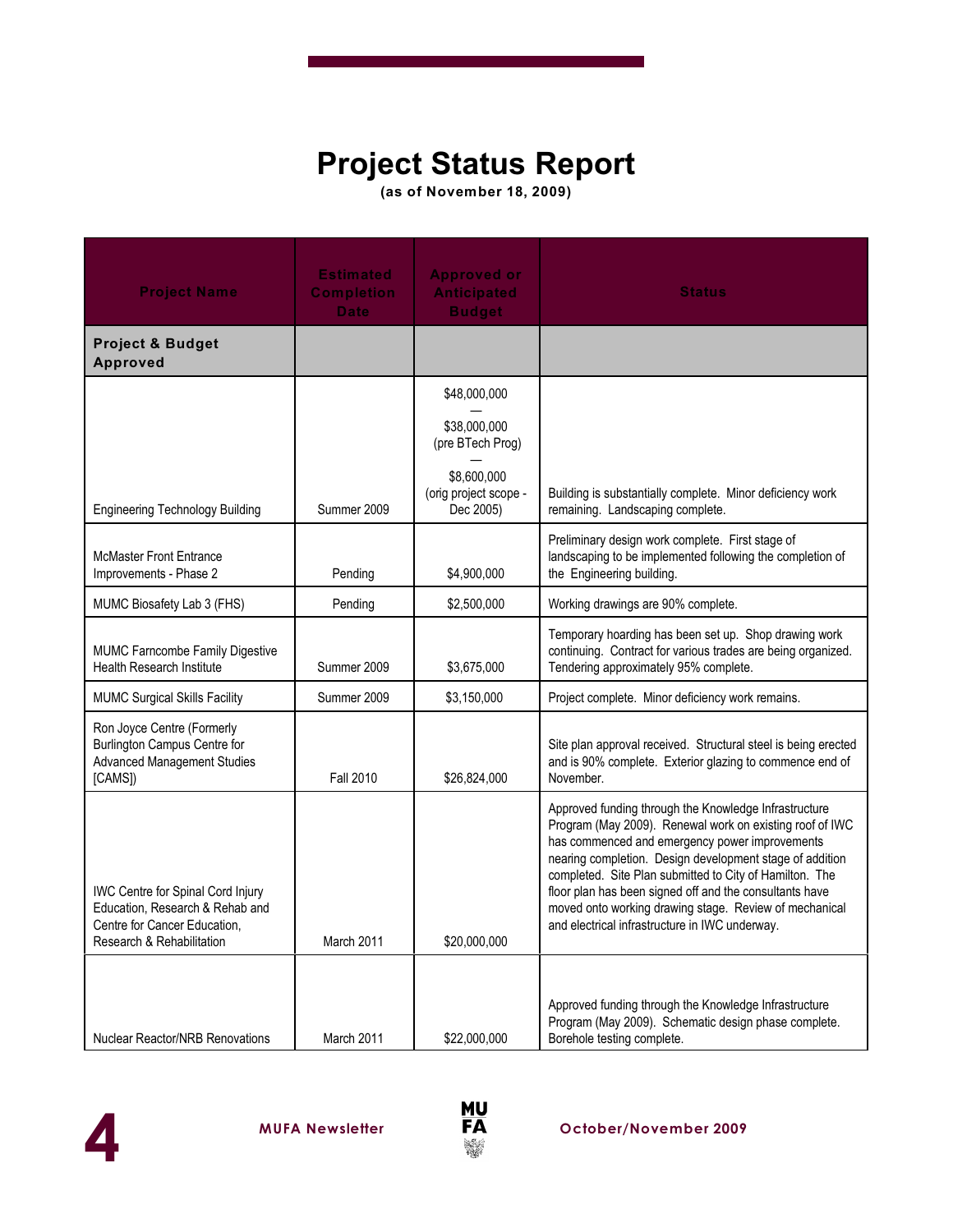| <b>Other</b>                                                                                       |                  |                                                                                              |                                                                                                                                                                               |
|----------------------------------------------------------------------------------------------------|------------------|----------------------------------------------------------------------------------------------|-------------------------------------------------------------------------------------------------------------------------------------------------------------------------------|
| City of Hamilton Combined Sewer<br>Overflow (CSO) Tank                                             | <b>Fall 2009</b> | City of Hamilton<br>Project                                                                  | Construction approximately 75% complete. Project will<br>extend into late Fall. Parking Services aware of situation.                                                          |
| McMaster Innovation Park CanMet<br><b>Building</b>                                                 |                  | MIP Board approval<br>to proceed with<br>sourcing of financing<br>& finalization of<br>lease | Ellis-Don Construction Ltd. Has completed foundation work.<br>Reinforced concrete at 2 <sup>nd</sup> floor level.                                                             |
| <b>McMaster Innovation Park</b><br>Life Sciences Building                                          |                  | \$45,000,000                                                                                 | Project concept now under development with FHS funding.<br>Submitted as a project in the Knowledge Infrastructure<br>Program (March 2009) - Approval not received (May 2009). |
| <b>McMaster Innovation Park</b><br><b>Red Brick Building Renovations</b>                           |                  | <b>MIP Board Approved</b>                                                                    | Project completed.                                                                                                                                                            |
| <b>For Future Consideration</b>                                                                    |                  |                                                                                              |                                                                                                                                                                               |
| Wilson Building for Studies in<br><b>Humanities and Social Sciences</b><br>(Liberal Arts Building) |                  | \$120,000,000                                                                                | Long Term Capital Planning Submission to MTCU (Aug<br>2008). Development of a Functional Plan is on-going.                                                                    |
| Above Ground Parking Structure                                                                     |                  |                                                                                              | On hold pending campus wide parking review                                                                                                                                    |
| New Pool                                                                                           |                  |                                                                                              | PanAm Games Bid - dependent upon a successful bid                                                                                                                             |
| Sports Arena                                                                                       |                  |                                                                                              | Offsite Location                                                                                                                                                              |
| <b>Tennis Courts</b>                                                                               |                  |                                                                                              |                                                                                                                                                                               |

## **Welcome New Members**

**Andrew Mente** Medicine

 **Sarah Gallagher** Rehabilitation Science **Joseph Tan** Wayne C Fox Chair in Business Innovation Many thanks to **Stéphanie Posthumus** (French) and **Philip Savage** (Communication Studies & Multimedia) who have agreed to represent their Departments on the MUFA Council and to **Krista Madsen Baker** (Kinesiology) who will represent MUFA on the Board of the McMaster Children's Centre.

#### **Passages**

**Gerry King**, Chemistry, October 30, 2009 **Mary Tremblay**, Rehabilitation Science, October 13, 2009 **Margot Wilson**, Psychology, Neuroscience & Behaviour, September 24, 2009